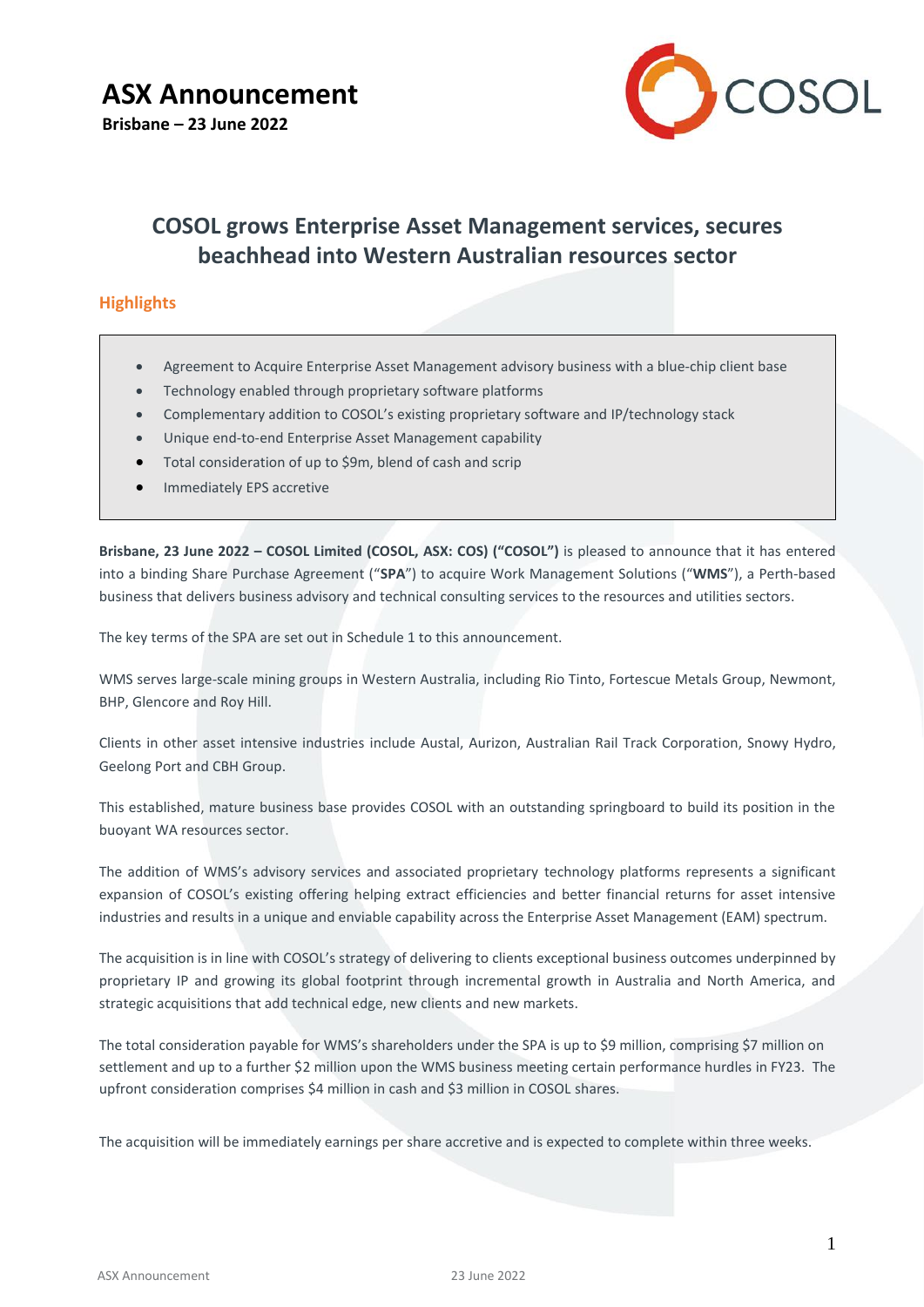

COSOL Managing Director Ben Buckley said WMS would strengthen COSOL's position as a global leader in digital transformation and data exploitation for large-scale organisations within heavy asset industries, as well as providing COSOL with an end-to-end EAM capability.

"COSOL works with our clients to advise, operate and optimise the EAM ecosystem, including people, processes, systems and data to produce quantifiable financial benefits. Every hour in a maintenance shutdown can cost millions, where a one per cent gain in overall asset efficiency can deliver our clients benefits measured in tens of millions of dollars," he said.

"Our business is entirely focused on making enterprise assets more efficient for our clients and delivering material gains. This too has been the focus of WMS, which has built respect and long-term client relationships in a complementary market segment."

The WMS acquisition follows the successful integration of Clarita Solutions, acquired by COSOL in November 2021, and AddOns in North America in 2020.

WMS is already a partner to COSOL, providing its advisory services in combination with COSOL's asset management IP. Following completion of the acquisition under the SPA, the full WMS service offering will be immediately available to COSOL's broader international client base, which includes major mining groups such as Glencore, Anglo American, De Beers (South Africa), Cleveland Cliffs (North America) and Ok Tedi (PNG).

Beyond mining, COSOL's clients include the Australian Department of Defence, energy utility TransGrid, Melbourne Water, Pacific National, Unity Water, Navajo Transitional Energy Co (New Mexico) and Niagara Frontier Transportation Authority (New York State).

WMS Managing Director Mark Warrener said the combination of COSOL and WMS would result in a complete offering to the combined client base.

"The blend of the WMS advisory business with COSOL's asset management services and proprietary software and IP will deliver invaluable insights and efficiencies to our clients in their endless pursuit of optimising productivity and delivering better returns," said Mr Warrener.

"Major corporations need to capture every possible operational efficiency within their asset intensive ecosystems, where the smallest adjustment either way can make a material difference to financial outcomes."

### **AddOns, North America**

COSOL is also pleased to announce that it has agreed with Max Rogers, Head of COSOL North America and the former owner of the AddOns business acquired by the Company in October 2020, to align his incentive arrangements more closely with other members of the Group's executive team.

In that regard, rather than Mr Rogers being eligible for up to two instalments of earn out consideration as originally contemplated in the AddOns acquisition agreement, he will be paid the first of those instalments only and, in lieu of any further earn out entitlement, will be granted COSOL options in line with LTI incentives awarded to other key COSOL Group executives.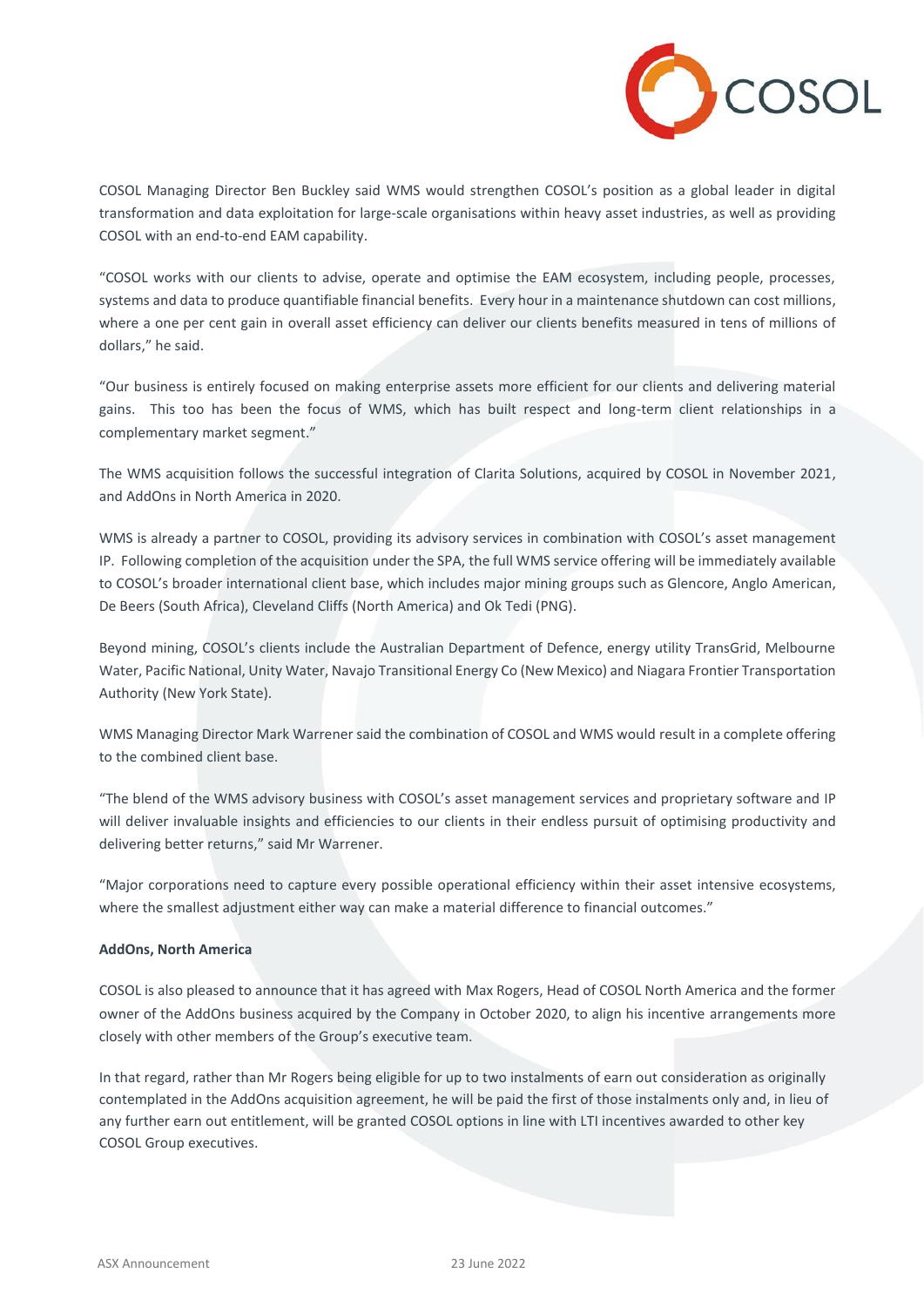

It has also been agreed that the earn out instalment of US\$266,000 to which Mr Rogers remains entitled (based on the EBITDA achievement by the AddOns business in calendar year 2021) will be satisfied by means of a cash payment of US\$190,000 and an issue of COSOL shares to the value of US\$76,000. Further details in relation to that share issue will be set out in the relevant Appendix 3B to be released by the Company shortly.

# **About COSOL**

COSOL provides advice, operational expertise and optimisation to deliver clients a complete end-to-end Enterprise Asset Management.

COSOL utilises proprietary software and digital solutions to serve asset intensive industries and drive quantifiable business improvements through the enhanced use of data and data analytics. It uses leading global Enterprise Asset Management platforms, including SAP, IBM – Maximo, Hitachi-Ellipse, IFS and Microsoft Dynamics, augmented with industry leading GIS solutions.

COSOL Limited was listed on the Australian Stock Exchange (ASX) in January 2020 and COSOL's clients include major corporations in the heavy asset sector including Australian Department of Defence, Urban Utilities, Glencore, Anglo American, De Beers, Cleveland Cliffs, Accelor Mittal and OK Tedi.

Founded in 2000 and with operations in Australia and North America, COSOL has demonstrated an ability to grow organically and through acquisition while maintaining growth in revenue, profit and eps.

# **About WMS**

Established in 2007, Work Management Solutions is a globally recognised asset management specialist with a strong track record in driving enhanced performance for asset intensive businesses.

It has extensive experience and expertise across numerous organisations and industries utilising an innovative integrated approach to reduce risk, increase productivity and optimise efficiency for clients.

The WMS end-to-end methodology is designed to maximise clients' return on investment, both financial and in terms of long-term sustainability.

For more information, please contact:

Mr Ben Buckley T +61 409 405 550 E [ben.buckley@cosol.global](about:blank)

*This announcement was authorised for release by the Board of COSOL Limited*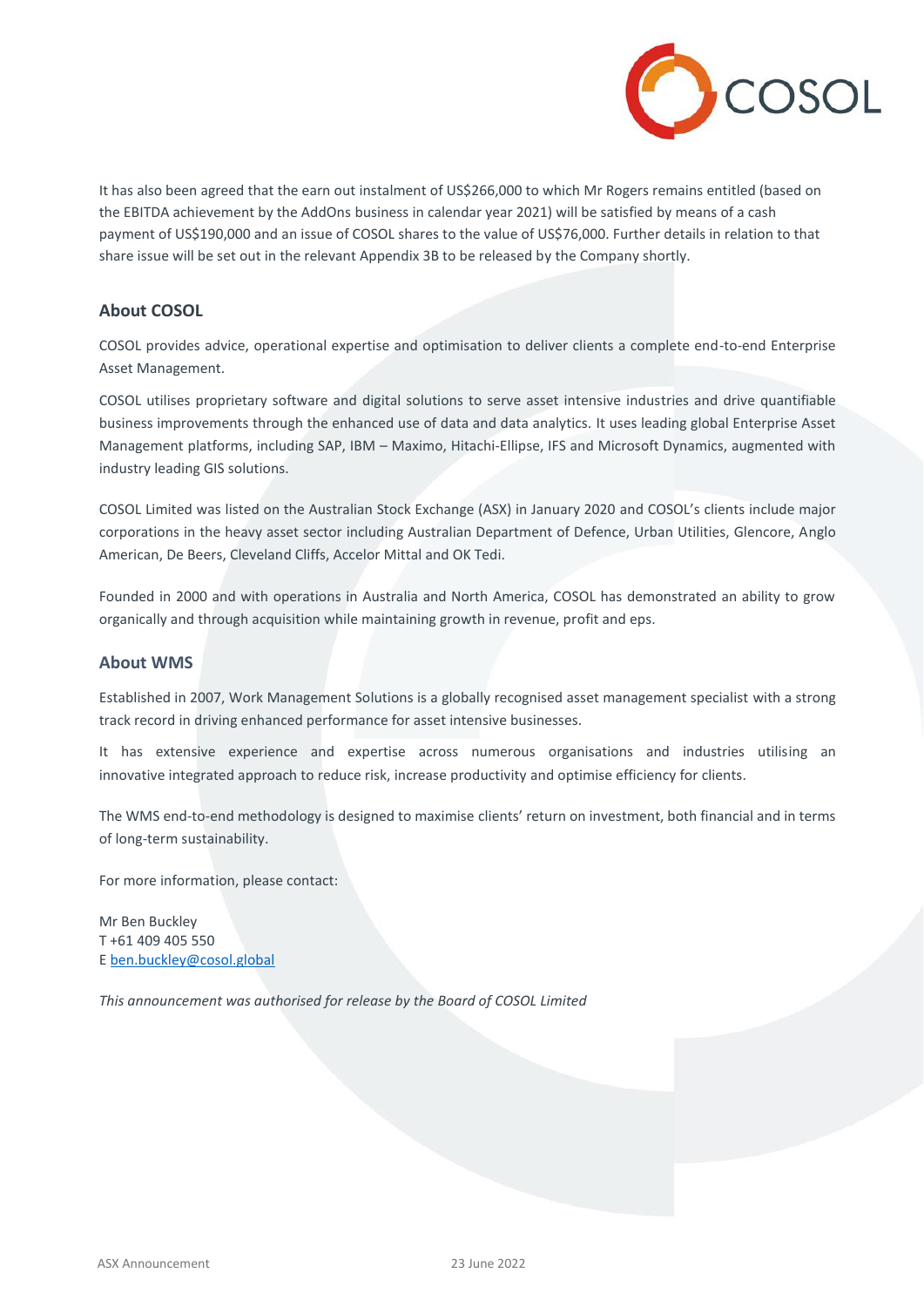

# **Schedule 1 – Summary of SPA key terms**

# **Parties**

- o COSOL Limited, Work Management Solutions Pty Ltd and the following persons (being all of the shareholders in WMS) ("**Vendors**"), none of whom is a related party of COSOL for the purposes of ASX Listing Rule 10.1 or a person to which that Listing Rule otherwise relates:
	- Melissa Warrener as trustee for the H2M3 Family Trust;
	- Lilicky Pty Ltd as trustee for the Ricketts Family Trust
	- Kelly Leanne Zanetti as trustee for The Zanetti Family Trust

# **Consideration**

- o At Completion, COSOL will:
	- pay to the Vendors \$4M in cash (subject to adjustment depending on whether or not WMS has a specified level of working capital and cash); and
	- issue to the Vendors 5,660,378 new fully paid ordinary COSOL shares (being the quantity of shares having a value of \$3M based on an issue price per share equal to the 14 day VWAP prior to the execution date of the SPA, which will be subject to voluntary escrow until 30 June 2023).
- o Depending on the future performance of the WMS business, the Vendors will also be entitled to receive a further, deferred, instalment of consideration which is capped at \$2,000,000 ("**Earn Out Consideration**").
- o The Earn Out Consideration (if any) will be payable based on the audited EBIT achieved by the WMS business for the financial year ended 30 June 2023 ("**Relevant Period**") provided that Earn Out Consideration will only be payable if:
	- Mark Warrener (WMS' current Managing Director) has remained continually employed in the business throughout the Relevant Period (subject to certain permitted exceptions); and
	- WMS's audited EBIT for the Relevant Period meets or exceeds \$2,475,000
- o The audited EBIT for the WMS business for the Relevant Period will be determined as part of the annual audit of the COSOL group of companies (and in determining such EBIT, one-off or extraordinary revenue items, revenue received in the form of government grants, allowances, rebates or other hand-outs and revenue or profit that has been "manufactured" to achieve the EBIT figure will be excluded).
- o COSOL may elect to satisfy up to 100% of any Earn Out Consideration payment by way of an issue of COSOL shares rather than a cash payment, in which case the deemed price at which each such COSOL share will be issued will be the VWAP for the 14 trading days immediately prior to the date on which COSOL releases its audited accounts for the Relevant Period (provided that the maximum number of COSOL shares liable to be issued as Earn Out Consideration will be capped at 5M shares and any remaining Earn Out Consideration to which the Vendors may be entitled will be paid in cash).